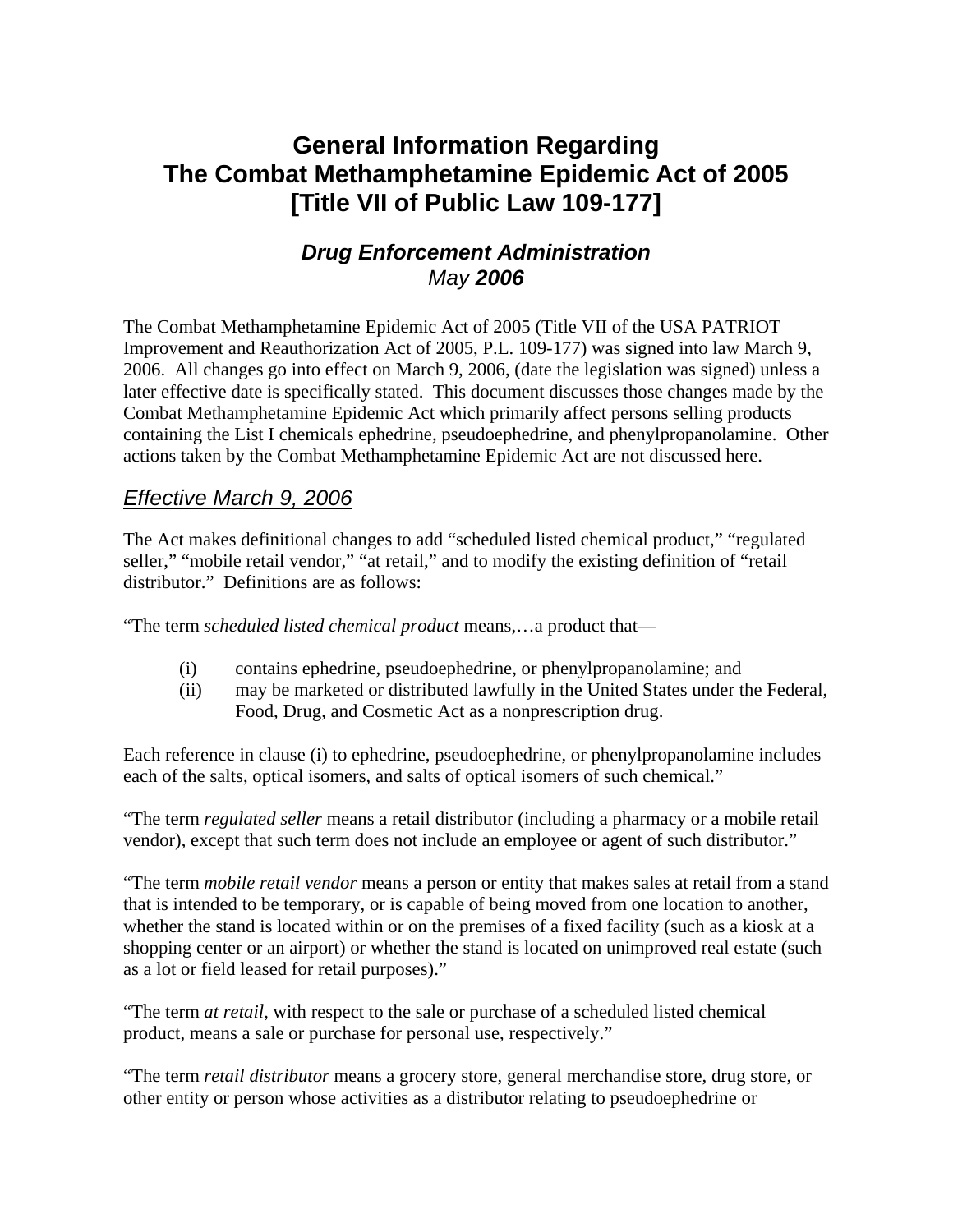phenylpropanolamine products are limited almost exclusively to sales for personal use, both in number of sales and volume of sales, either directly to walk-in customers or in face-to-face transactions by direct sales."

### *Effective April 8, 2006*

a. The change to 21 U.S.C. § 830 that adds a new subsection (d) SCHEDULED LISTED CHEMICALS; RESTRICTIONS ON SALES QUANTITY; REQUIREMENTS REGARDING NONLIQUID FORMS:

- i. This sets the daily sales limit of ephedrine base, pseudoephedrine base, or phenylpropanolamine base at 3.6 grams per purchaser, regardless of the number of transactions.
- ii. Affects regulated sellers and persons required to submit mail order reports under 21 U.S.C. 830(b)(3).
- iii. Requires all nonliquid forms (including gel caps) to be in 2-unit blister packs (with exception when blister pack is not technically feasible, the product may be in unit dosage packets or pouches).

b. The change to 21 U.S.C. § 830 that adds (2) MAIL-ORDER REPORTING; VERIFICATION OF IDENTITY OF PURCHASER; 30-DAY RESTRICTION ON QUANTITIES FOR INDIVIDUAL PURCHASES:

- i. This requires the mail-order seller to confirm the identity of the purchaser prior to shipping the product.
- ii. Limits such sales to 7.5 grams per customer during a 30-day period.

### c. The change to 21 U.S.C. § 844(a) entitled RESTRICTIONS ON QUANTITY PURCHASED DURING 30-DAY PERIOD:

i. This makes it unlawful for any person to knowingly or intentionally purchase at retail more than 9 grams during a 30 day period (of which no more than 7.5 grams can be imported by private or commercial carrier or the Postal Service).

# *Effective September 30, 2006*

### **Sales limits**

a. A mobile retail vendor may not sell more than 7.5 grams of product per customer during a 30-day period.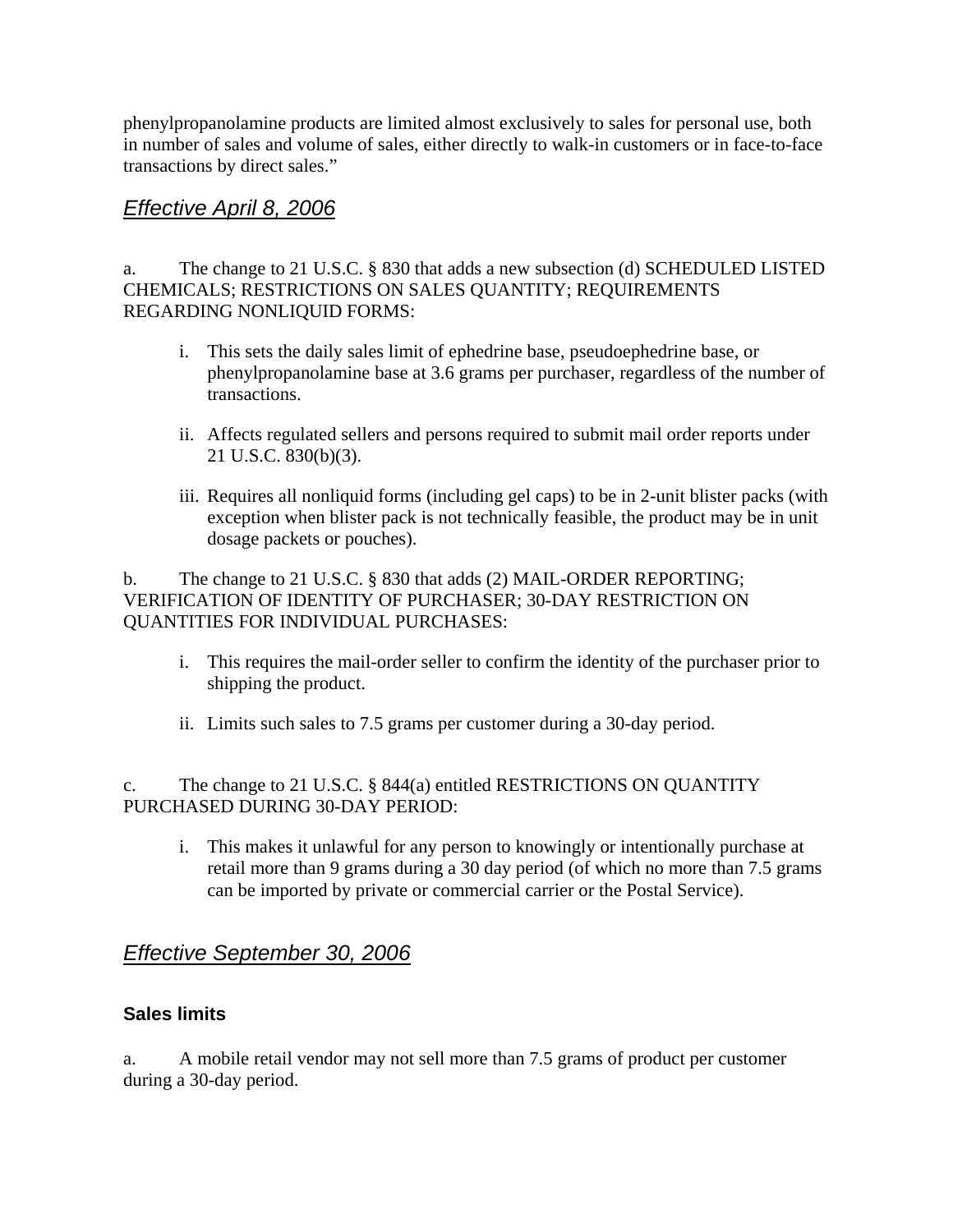### **Product Placement**

b. Regulated seller must place product such that customers do not have direct access before the sale is made ("behind the counter" placement) or in a locked cabinet that is located in an area of the facility to which customers do have direct access. Regulated seller must deliver product directly into the custody of the purchaser.

c. A mobile retail vendor must place product in a locked cabinet.

### **Logbook Provisions**

- d. Seller maintains written or electronic list (logbook) of sales that identifies:
	- (1) Products by name;
	- (2) Quantity sold;
	- (3) Names and addresses of purchasers; and,
	- (4) Date and time of the sales.

The logbook requirement does not apply to any purchase by an individual of a single sales package that contains not more than 60 mg. of pseudoephedrine.

e. Seller may not sell the product unless prospective purchaser presents a photographic identification card issued by a State or the Federal Government, or a document considered acceptable for purposes of 8 CFR  $\S 274a.2(b)(1)(v)(A)$  or (B).

f. Purchaser must sign the logbook and enter his or her name, address, and date and time of sale.

g. Seller must determine that the name entered into the logbook corresponds to the name provided on such identification and that the date and time entered are correct.

h. Seller must enter into the logbook the name of the product and the quantity sold.

i. The logbook must contain a notice to purchasers that entering false statements or misrepresentations in the logbook may subject the purchaser to criminal penalties under 18 U.S.C. § 1001 and such notice must specify the maximum fine (\$250,000.00) and term of imprisonment (5 years).

j. Seller must maintain each entry in the logbook for not fewer than two years after the date on which the entry is made.

k. The Attorney General will issue regulations establishing restrictions on disclosure of information in logbooks. Disclosure to the Attorney General and to State and local law enforcement agencies will be authorized. Accessing, using, or sharing the logbook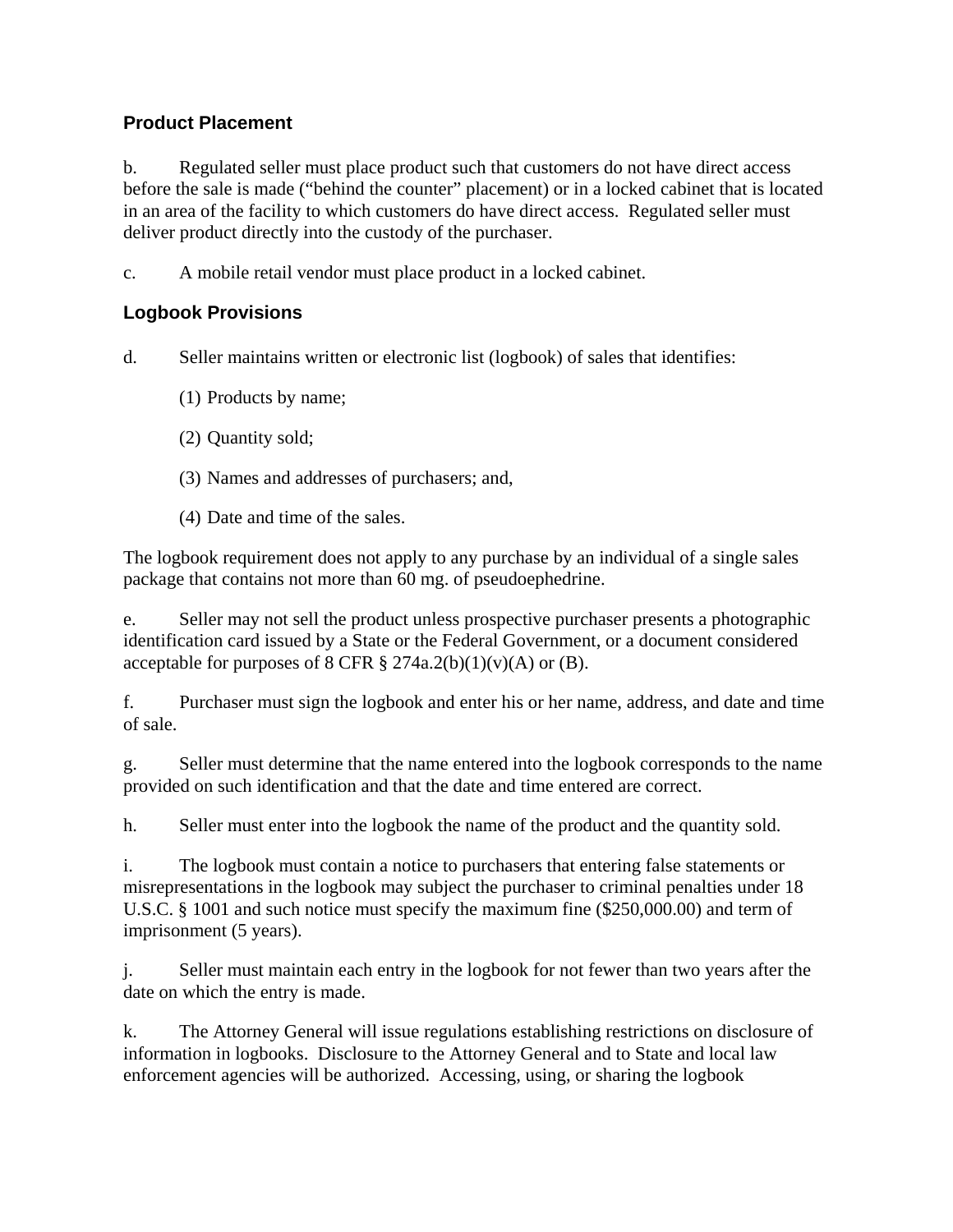information for any purpose other than to comply with the Controlled Substances Act or to facilitate a product recall to protect public health and safety will be prohibited.

l. Regulated seller who in good faith releases logbook information to Federal, State or local law enforcement authorities is immune from civil liability for such release unless the release constitutes gross negligence or intentional, wanton, or willful misconduct.

### **Self-Certification and Training**

#### m. Self-certification and training.

- (1) Seller must self-certify to the Attorney General that each individual who is responsible for delivering such products into the custody of purchasers, or who deals directly with purchasers by obtaining payment for the products, has undergone training provided by the seller to ensure that the individual understands the requirements that apply to the sale of these products.
- (2) Regulated seller may not sell any scheduled listed chemical product at retail unless the self-certification has been submitted to the Attorney General.
- (3) Seller must maintain a copy of such self-certification and records demonstrating that individuals have undergone such training.
- (4) The certification is not effective unless, in addition to provisions regarding the training of individuals, the certification includes a statement that the seller understands each of the requirements regarding transactional limits, blister-packs, "behind the counter" placement, photo identification, and logbook also apply and agrees to comply with the requirements.
- (5) The Attorney General will issue regulations to establish the criteria for selfcertifications and employee training. Separate certification is required for each place of business at which a regulated seller sells such products at retail.
- (6) The Attorney General will establish a program that will:
	- (a) be carried out through an Internet site of the Department of Justice;
	- (b) inform regulated sellers that 18 U.S.C. § 1001 applies to such certifications;
	- (c) make available to sellers the criteria for certification and training;
	- (d) be designed to permit submission of certifications through the Internet site; and
	- (e) be designed to automatically provide the explanation of the criteria for certification and training and an acknowledgment that the Department of Justice has received a certification, without requiring direct interaction of regulated sellers with staff of the Department of Justice.
- (7) Copies of certifications shall be made available to appropriate State and local officials.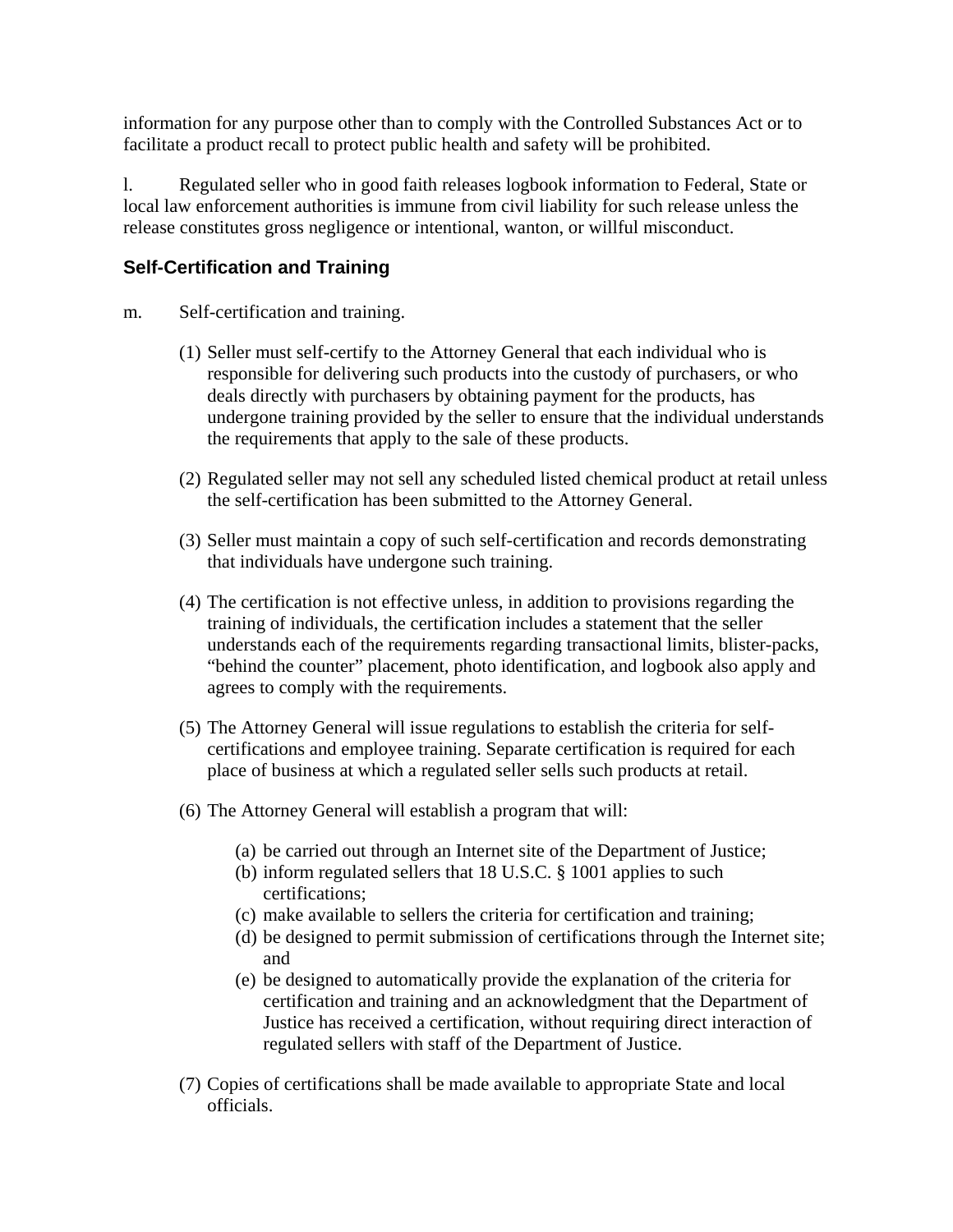# **Equivalency Charts**

*The following is not found within DEA law or regulations; DEA provides this for informational purposes only:* 

### **A. Effective April 8, 2006, the daily sales limit of ephedrine base, pseudoephedrine base, or phenylpropanolamine base is 3.6 grams per purchaser, regardless of number of transactions**.

| Ingredient                     | Number of Tablets [as base]              |
|--------------------------------|------------------------------------------|
| 25 mg Ephedrine HCl            | 175                                      |
| 25 mg Ephedrine Sulfate        | 186                                      |
| 30 mg Pseudoephedrine HCl      | 146                                      |
| 60 mg Pseudoephedrine HCl      | 73                                       |
| 120 mg Pseudoephedrine HCl     | 36                                       |
| 30 mg Pseudoephedrine Sulfate  | 155                                      |
| 60 mg Pseudoephedrine Sulfate  | 77                                       |
| 120 mg Pseudoephedrine Sulfate | 38                                       |
| Phenylpropanolamine            | The Food and Drug Administration issued  |
|                                | a voluntary recall of this ingredient as |
|                                | being unsafe for human consumption.      |
|                                | Veterinary use is by prescription only.  |

| Ingredient                       | Number of Milliliters (ml) [as base]     |
|----------------------------------|------------------------------------------|
| 6.25 mg/5 ml Ephedrine HCl       | 3515                                     |
| 15 mg/1.6 ml Pseudoephedrine HCl | 468                                      |
| 7.5 mg/5 ml Pseudoephedrine HCl  | 2929                                     |
| 15 mg/5 ml Pseudoephedrine HCl   | 1464                                     |
| 15 mg/2.5 ml Pseudoephedrine HCl | 732                                      |
| 30 mg/5 ml Pseudoephedrine HCl   | 732                                      |
| 30 mg/2.5 ml Pseudoephedrine HCl | 366                                      |
| 60 mg/5 ml Pseudoephedrine HCl   | 366                                      |
| Phenylpropanolamine              | The Food and Drug Administration issued  |
|                                  | a voluntary recall of this ingredient as |
|                                  | being unsafe for human consumption.      |
|                                  | Veterinary use is by prescription only.  |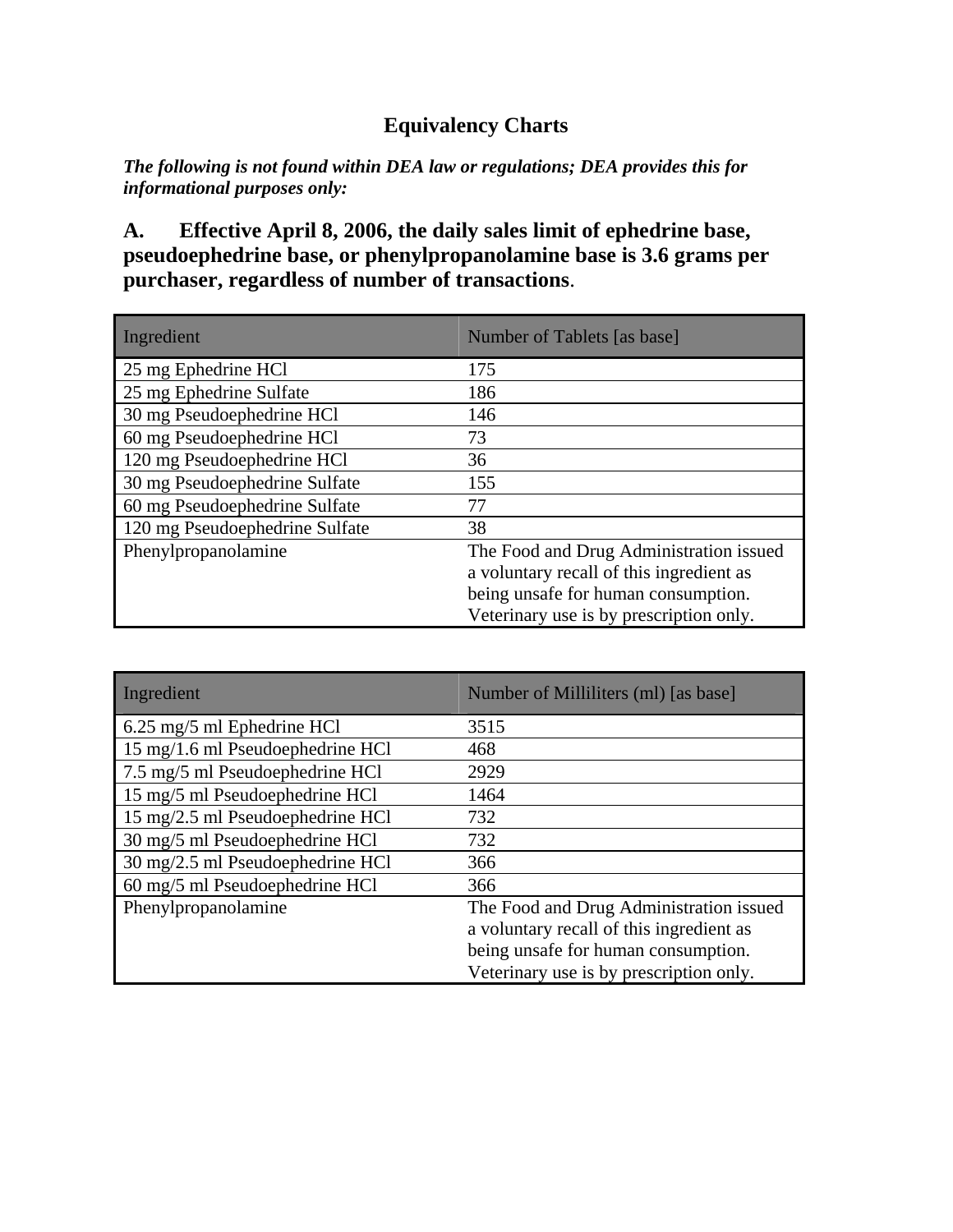# **B. Effective April 8, 2006, for mail-order sellers, sales are limited to 7.5 grams per customer during a 30-day period.**

| Ingredient                     | Number of tablets [as base]              |
|--------------------------------|------------------------------------------|
| 25 mg Ephedrine HCl            | 366                                      |
| 25 mg Ephedrine Sulfate        | 389                                      |
| 30 mg Pseudoephedrine HCl      | 305                                      |
| 60 mg Pseudoephedrine HCl      | 152                                      |
| 120 mg Pseudoephedrine HCl     | 76                                       |
| 30 mg Pseudoephedrine Sulfate  | 324                                      |
| 60 mg Pseudoephedrine Sulfate  | 162                                      |
| 120 mg Pseudoephedrine Sulfate | 81                                       |
| Phenylpropanolamine            | The Food and Drug Administration issued  |
|                                | a voluntary recall of this ingredient as |
|                                | being unsafe for human consumption.      |
|                                | Veterinary use is by prescription only.  |

| Ingredient                       | Number of Milliliters (ml) [as base]     |
|----------------------------------|------------------------------------------|
| 6.25 mg/5 ml Ephedrine HCl       | 7323                                     |
| 15 mg/1.6 ml Pseudoephedrine HCl | 976                                      |
| 7.5 mg/5 ml Pseudoephedrine HCl  | 6103                                     |
| 15 mg/5 ml Pseudoephedrine HCl   | 3051                                     |
| 15 mg/2.5 ml Pseudoephedrine HCl | 1525                                     |
| 30 mg/5 ml Pseudoephedrine HCl   | 1525                                     |
| 30 mg/2.5 ml Pseudoephedrine HCl | 762                                      |
| 60 mg/5 ml Pseudoephedrine HCl   | 762                                      |
| Phenylpropanolamine              | The Food and Drug Administration issued  |
|                                  | a voluntary recall of this ingredient as |
|                                  | being unsafe for human consumption.      |
|                                  | Veterinary use is by prescription only.  |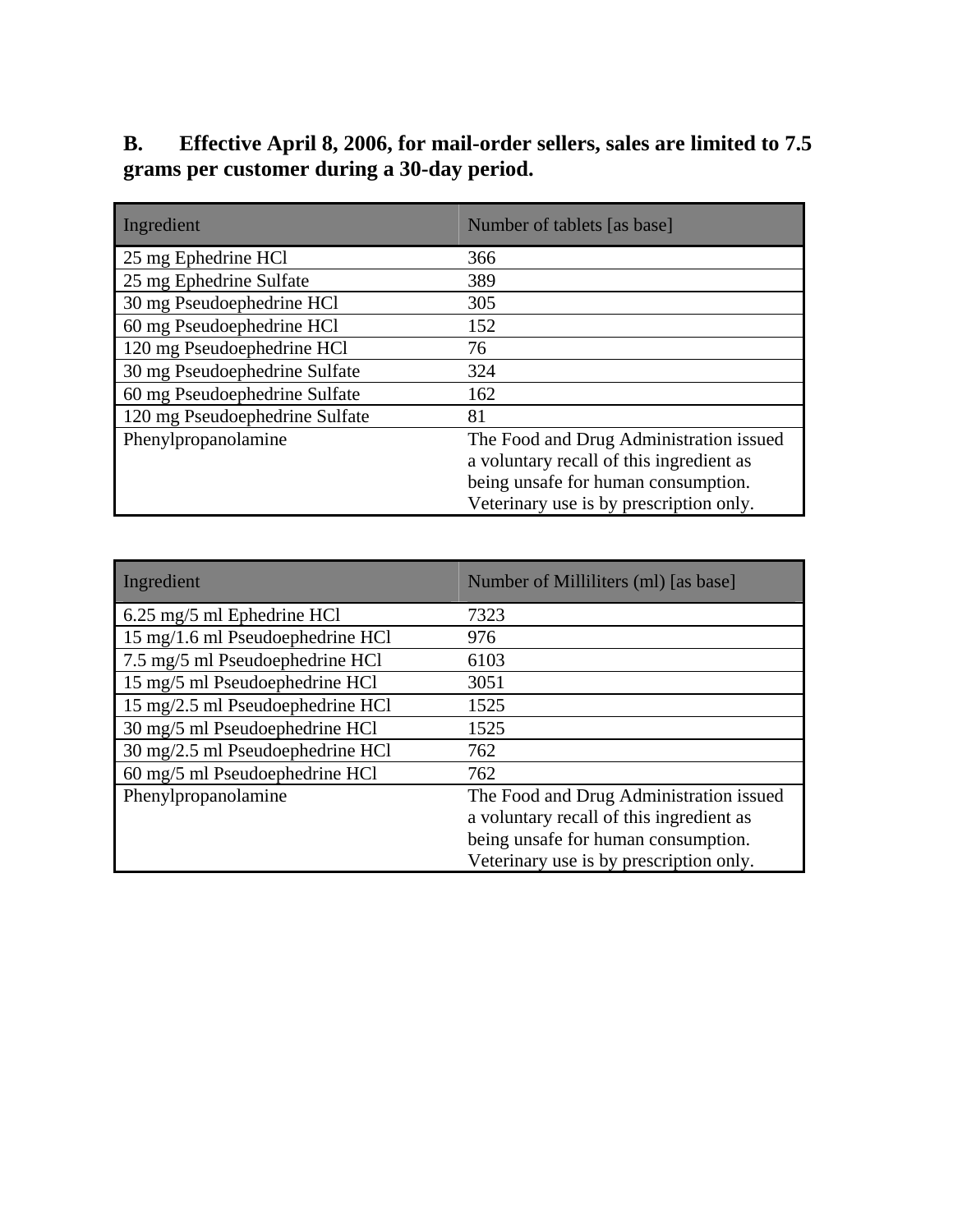**C. Effective April 8, 2006, it is unlawful for any person to knowingly or intentionally purchase at retail more than 9 grams during a 30-day period (of which no more than 7.5 grams can be imported by private or commercial carrier or the Postal Service).** 

| Ingredient                     | Number of tablets<br>$(7.5 \text{ gm})$ [as base]   | Number of tablets<br>$(9 \text{ gm})$ [as base] |
|--------------------------------|-----------------------------------------------------|-------------------------------------------------|
| 25 mg Ephedrine HCl            | 366                                                 | 439                                             |
| 25 mg Ephedrine Sulfate        | 389                                                 | 466                                             |
| 30 mg Pseudoephedrine HCl      | 305                                                 | 366                                             |
| 60 mg Pseudoephedrine HCl      | 152                                                 | 183                                             |
| 120 mg Pseudoephedrine HCl     | 76                                                  | 91                                              |
| 30 mg Pseudoephedrine Sulfate  | 324                                                 | 389                                             |
| 60 mg Pseudoephedrine Sulfate  | 162                                                 | 194                                             |
| 120 mg Pseudoephedrine Sulfate | 81                                                  | 97                                              |
| Phenylpropanolamine            | The Food and Drug Administration issued a           |                                                 |
|                                | voluntary recall of this ingredient as being unsafe |                                                 |
|                                | for human consumption. Veterinary use is by         |                                                 |
|                                | prescription only.                                  |                                                 |

| Ingredient                       | Number of milliliters<br>$(ml)$ (7.5 gm) [as base]                                                                                                                    | Number of milliliters<br>$(9 \text{ gm})$ [as base] |
|----------------------------------|-----------------------------------------------------------------------------------------------------------------------------------------------------------------------|-----------------------------------------------------|
| 6.25 mg/5 ml Ephedrine HCl       | 7323                                                                                                                                                                  | 8788                                                |
| 15 mg/1.6 ml Pseudoephedrine HCl | 976                                                                                                                                                                   | 1171                                                |
| 7.5 mg/5 ml Pseudoephedrine HCl  | 6103                                                                                                                                                                  | 7323                                                |
| 15 mg/5 ml Pseudoephedrine HCl   | 3051                                                                                                                                                                  | 3661                                                |
| 15 mg/2.5 ml Pseudoephedrine HCl | 1525                                                                                                                                                                  | 1830                                                |
| 30 mg/5 ml Pseudoephedrine HCl   | 1525                                                                                                                                                                  | 1830                                                |
| 30 mg/2.5 ml Pseudoephedrine HCl | 762                                                                                                                                                                   | 915                                                 |
| 60 mg/5 ml Pseudoephedrine HCl   | 762                                                                                                                                                                   | 915                                                 |
| Phenylpropanolamine              | The Food and Drug Administration issued a<br>voluntary recall of this ingredient as being unsafe<br>for human consumption. Veterinary use is by<br>prescription only. |                                                     |